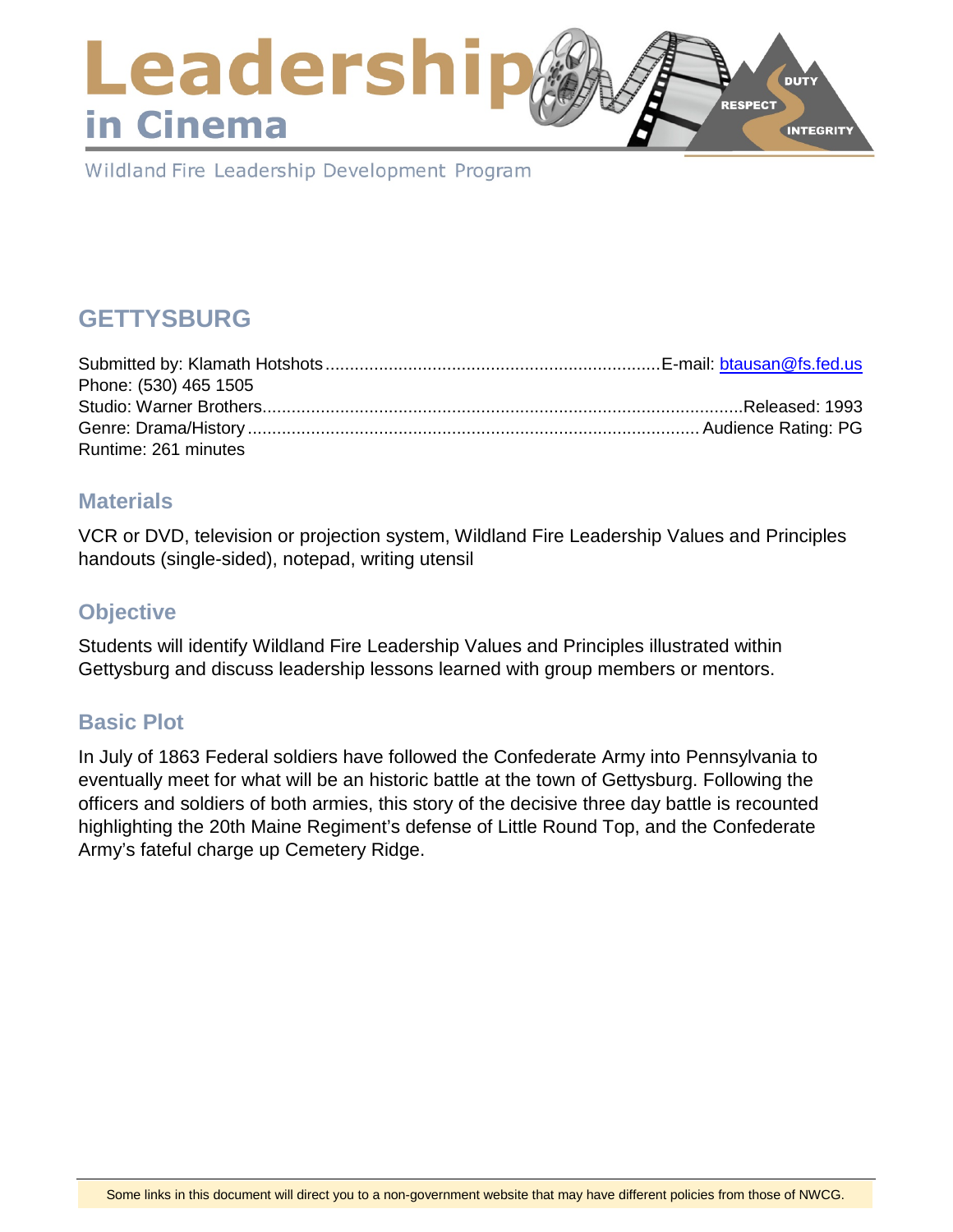# **Cast of Main Characters**

# **Facilitation Options**

Gettysburg illustrates an abundance of leadership values and principles. Students should have few problems identifying those that correspond to the Wildland Fire Leadership Values and Principles. The objective is not to identify every leadership principle but to promote thought and discussion. Students should be less concerned with how many principles they view within the film and more concerned with how the principles they do recognize can be used to develop themselves as a leader.

Due to the historical nature of the film, the facilitator/mentor has an option of incorporating a reading program along with the viewing of the film. Additional book and video references are provided below under "Other Reference."

The film can be viewed in its entirety or by clip selection, depending on facilitator intent and time schedules. Another method is to have the employee(s) view the film on his/her own and then hold the discussion session.

# **Full-film Facilitation Suggestion**

- 1. Review the Wildland Fire Leadership Values and Principles with students.
- 2. Advise students to document instances within the film that illustrate/violate the Wildland Fire Leadership Values and Principles on the handout provided.
- 3. Break students into small discussion groups.
- 4. Show students Gettysburg.
- 5. Be sure to give multiple breaks throughout the film.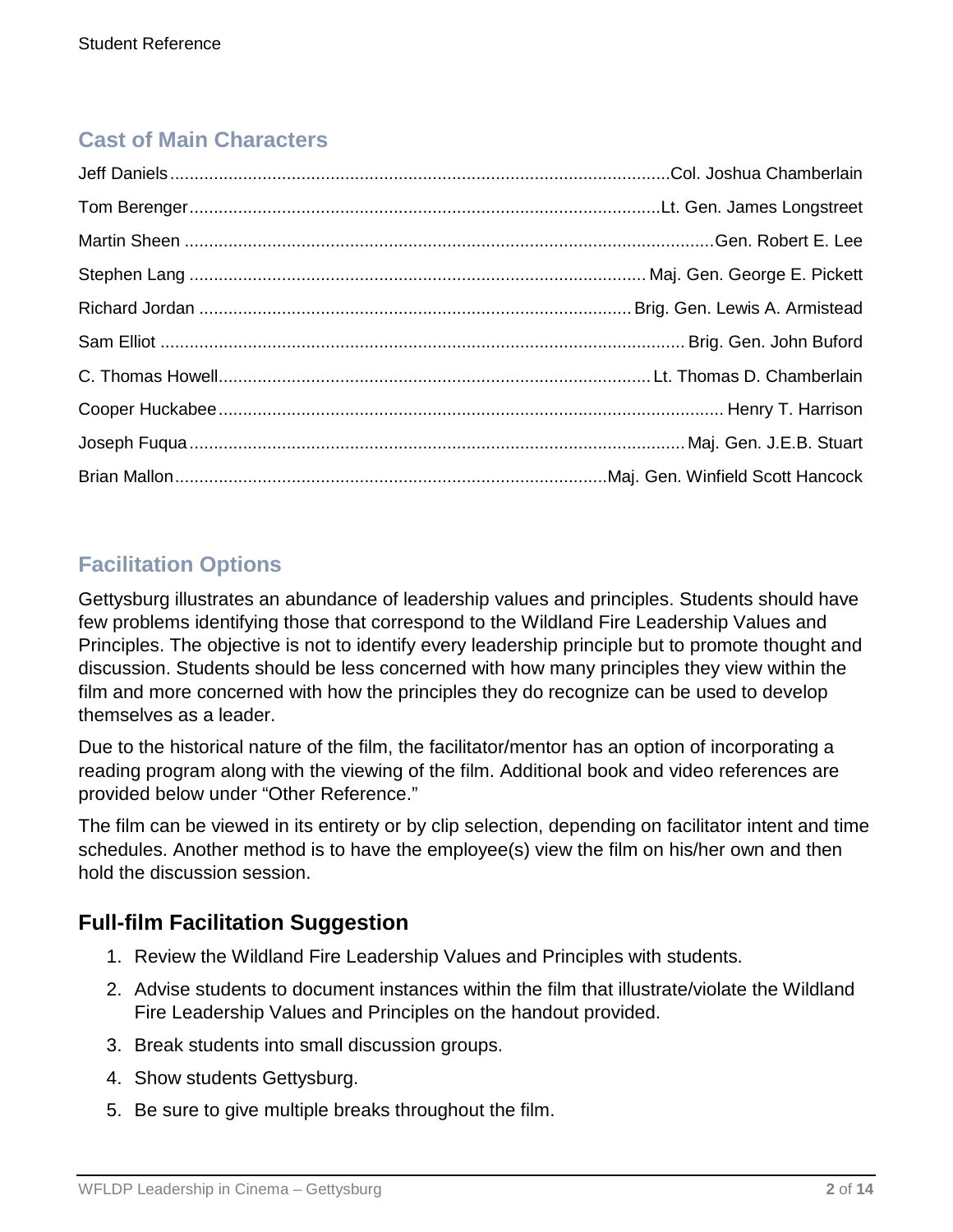- 6. Use time during the breaks to complete the guided discussion.
- 7. Provide a short synopsis with some "ticklers" to pay attention before beginning each segment of the film.
- 8. Resume the film.
- 9. Have students discuss their findings and how they will apply leadership lessons learned to their role in wildland fire suppression. Facilitate discussion in groups that have difficulty.
- 10.Wrap up the session and encourage students to apply leadership lessons learned in their personal and work lives.

# **Clip Facilitation Suggestion:**

- 1. Review the Wildland Fire Leadership Value or Principle targeted for discussion. (May be given or ask students to identify the value or principle being illustrated after viewing the clip.)
- 2. Show the clip.

### **Gettysburg clip suggestions:**

- Side A: "Prisoner Delivery" (16min:18sec 30min:18sec).
- Side A: "Assessing the Enemy" (43min: 30sec 45min).
- Side A: "Little Round Top" (1hr 50min 1hr 55min).
- Side A: "Bayonets" (2hr 13min 2hr 18min).
- Side B: "Good Order in Retreat" (1hr 35min 1hr 38min).
- Side B: "Lee Admonishes Stuart" (16min: 30sec 21min).
- Side B: "Longstreet's Worry" (27min 31min).
- 3. Facilitate discussion regarding the selected clip and corresponding value and/or principle.
- 4. Break students into small discussion groups.
- 5. Have students discuss their findings and how they will apply leadership lessons learned to their role in wildland fire suppression. Facilitate discussion in groups that may have difficulty.
- 6. Wrap up the session and encourage students to apply leadership lessons learned in their personal and work lives.

## **Mentor Suggestion**

Use either method presented above. The mentor should be available to the student to discuss lessons learned from the film as well as incorporating them to the student's leadership selfdevelopment plan.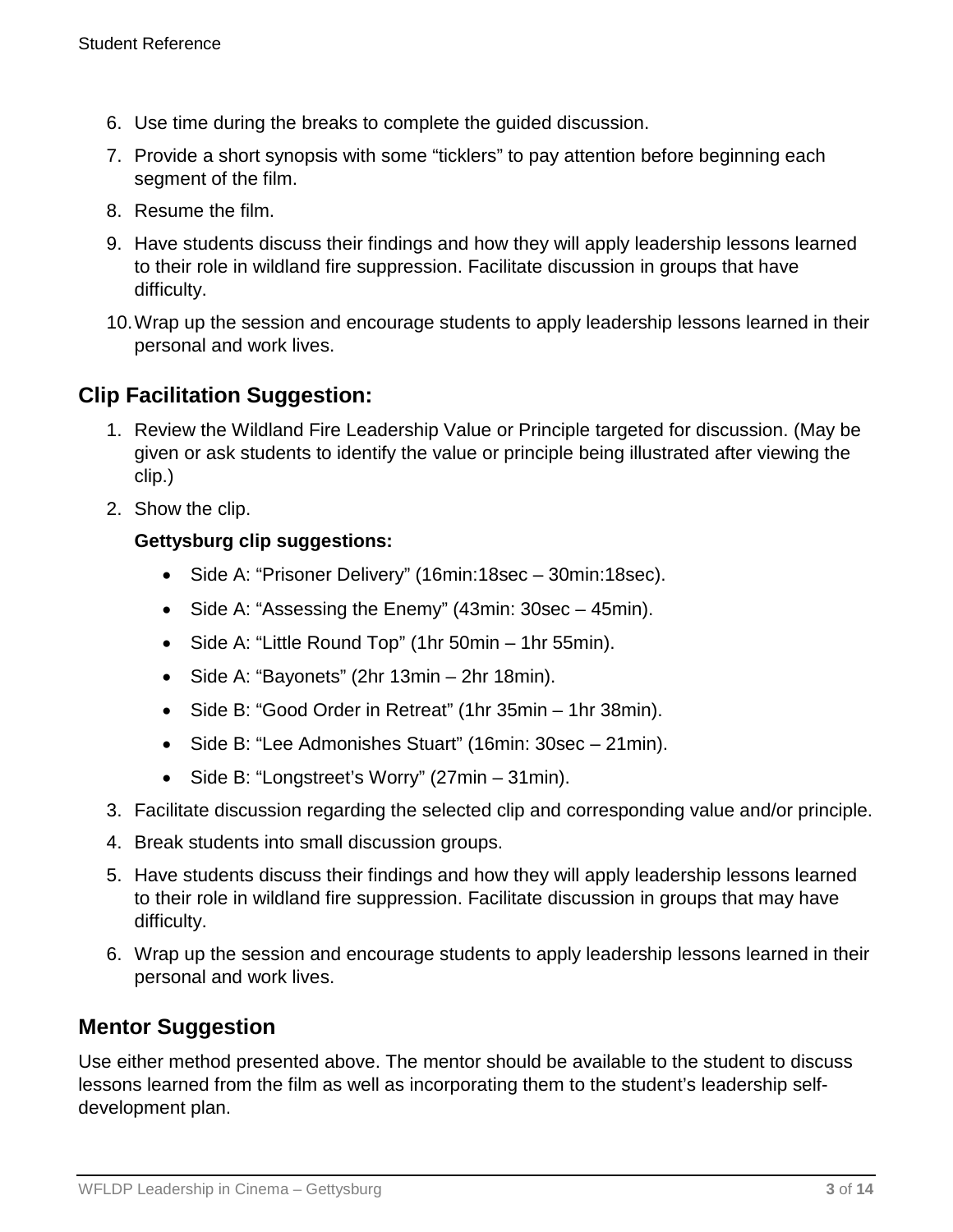Encouraging individuals to keep a leadership journal is an excellent way to document leadership values and principles that are practiced.

Suggest other wildland fire leadership toolbox items that will contribute to the overall leadership development of the student.

### **References**

- Shaara, Michael. Killer Angels. New York: Mckay, 1974.
- Chamberlain, Gen. Joshua L. Through Blood and Fire at Gettysburg. Gettysburg, PA: Stan Clark Military Books, February 1994.
- Penny, Morris M & J. Gary Laine. Struggle for the Round Tops: Law's Alabama Brigade at the Battle of Gettysburg, July 2-3, 1863. Shippensburg, PA: Burd Street Press, September 1999.
- [Battle of Gettysburg.](http://en.wikipedia.org/wiki/Battle_of_Gettysburg) 2008. Wikipedia.org.
- [Battle of Gettysburg.](http://www.civilwarhome.com/gettysbu.htm) 2006. LSU Civil War Center. July 21, 2008.
- Chamberlain, Joshua Lawrence. [After Action Report.](http://usacac.army.mil/cac2/cgsc/carl/download/csipubs/chamberlain.pdf) Augusta, ME: Maine Military Historical Society, Inc. 1989.
- Hyperlinks have been included to facilitate the use of the Wildland Fire Leadership Development Program website. Encourage students of leadership to visit the [website](https://www.fireleadership.gov/)  [\(https://www.fireleadership.gov/\)](https://www.fireleadership.gov/).

# **Gettysburg**

The following clips illustrate the Wildland Leadership Values and Principles. These are only guidelines and may be interpreted differently by other views; they are presented as a guide for facilitation.

## **Duty**

- On the first day of battle, General Buford of the Union Cavalry finds himself in a tough fight with a limited number of men. He quickly formulates a plan to hold off a Confederate attack until his reinforcements can arrive. (Develop a plan to accomplish given objectives.)
- While speaking with General Longstreet, General Lee hears artillery explosions in the distance. He immediately dispatches a Major to find out the circumstances of the fighting. He also orders his horse to be brought to him so that he may inspect the situation for himself. (Maintain situation awareness in order to anticipate needed actions.)
- General Pickett of the Confederate Army was given the duties of an intelligence officer due to his ability to know the position of the enemy with exceptional consistency. (Consider individual skill levels and development needs when assigning tasks.)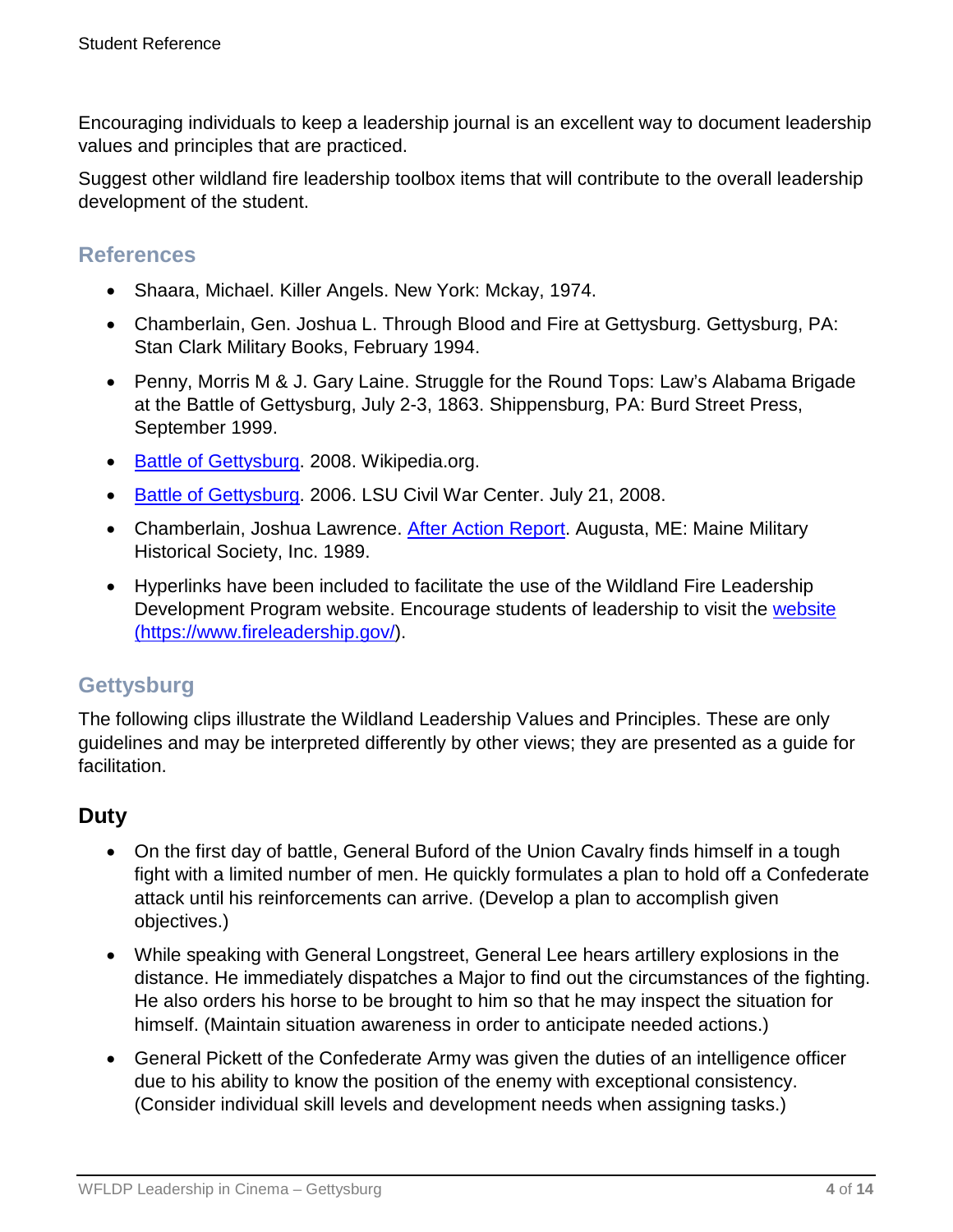• Before the final day of battle on Friday, July 3rd 1863, General Longstreet meets with Colonel Alexander who is in charge of the Confederate Artillery. He explains in no uncertain terms what is expected of his artillery during the upcoming fight. (Issue clear instructions.)

# **Respect**

- After debriefing his spy, Confederate General Longstreet orders one of his captains to get him a cigar and a tent. In addition to this, during this scene we also learn that the Confederate Army has paid this man in gold for information he provided earlier in the war. (Take care of your subordinates needs.)
- Colonel Chamberlain informs the 2nd Maine Regiment of the current situation with regard to the upcoming battle. (Keep your subordinates informed.)
- After the defense of Little Round Top, an officer who had watched the engagement from a distant position gave Colonel Chamberlain and the 20th Maine Regiment his highest regards. Chamberlain later received the Congressional Medal of Honor. (Recognize individual and team accomplishments and reward them appropriately)
- Union Colonel Vincent gave Colonel Chamberlain clear and emphatic instructions as to what he was to do at Little Round Top. He was ordered to defend the far left flank at all costs. (Provide early warnings to subordinates of tasks for which they will be responsible.)

# **Integrity**

- Before the Confederacy's attack on Cemetery Ridge, General Longstreet voices his misgivings about their chances of victory to General Lee. He even asks that he be replaced as leader of the charge. When his argument is quashed by the unrelenting General Lee, he states, "My apologies sir. I have always been very cautious. Very cautious." (Know the strengths/weaknesses in you character and skill level.)
- General Lee unequivocally accepts responsibility for the Confederacy's loss at Gettysburg. (Seek responsibility and accept responsibility for your actions.)
- Colonel Chamberlain refuses to ride his horse on long marches. He opts to walk alongside his men as they march to battle. (Share the hazards and hardships with your subordinates.)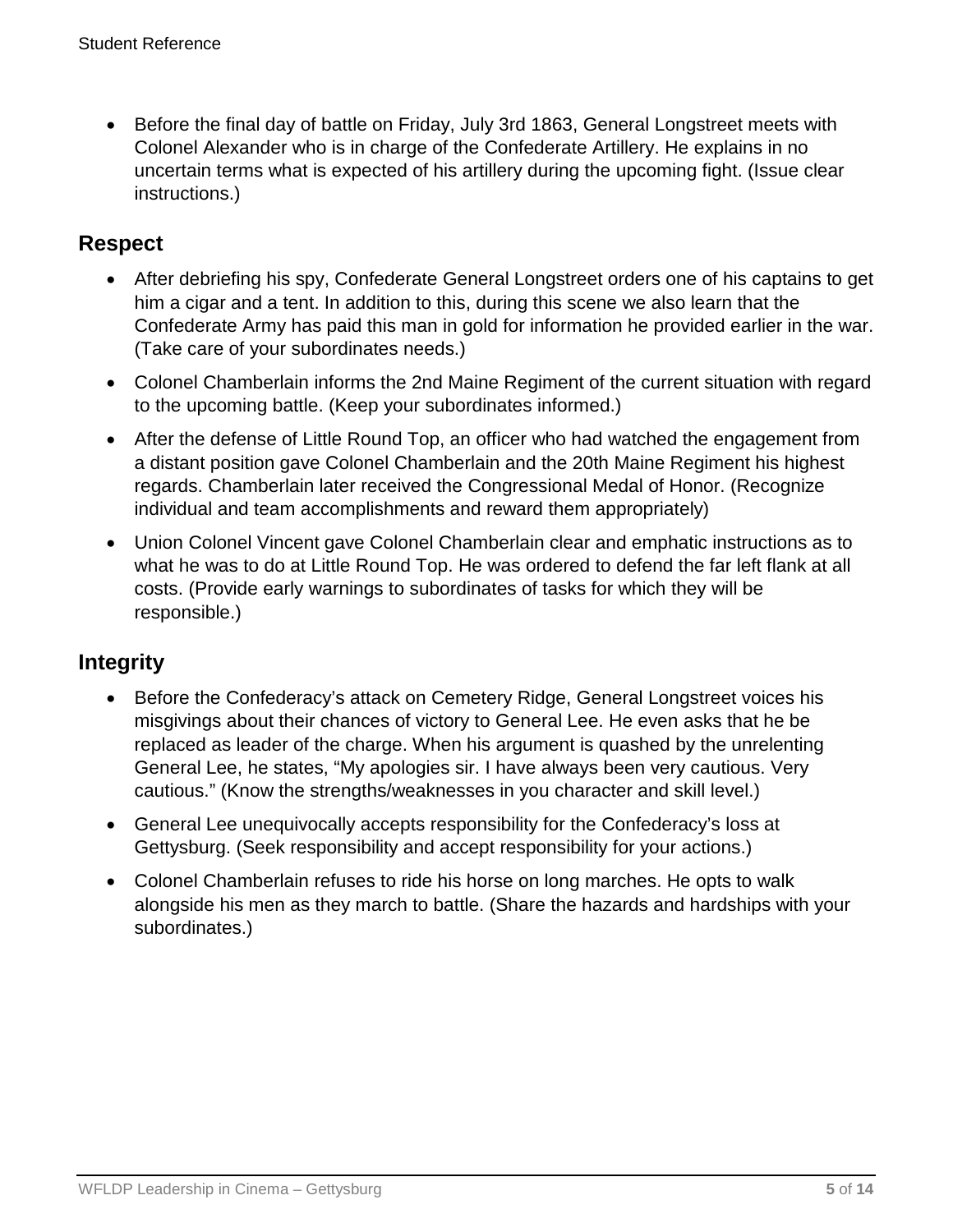# **Gettysburg**

### **Guided Discussion – Possible Answers**

- 1. In the opening scene of Gettysburg, the narrator describes the march of the Confederate Army into Northern territory. According to the narrator, does the Southern leadership place any additional pressure upon General Robert E. Lee, the commander of the Confederate forces, to be successful in his northward march? What is the source of this pressure? Give examples of situations in wildland fire where pressure from leadership can be a factor in the decision making of firefighters.
	- **As described in the opening narrative, the Southern Government has placed an extraordinary amount of pressure on their push into Union Territory. This pressure is increased by the fact that a letter has been drafted by Confederate President Jefferson Davis that is to be placed on the desk of President Lincoln urging the complete surrender of the Union army. The letter is to be delivered after a convincing victory by General Lee's forces. (Prologue)**
	- **Examples of situations in wildland fire where pressure from leadership can be a factor will vary. Encourage students to draw on their own experiences.**
- 2. Describe General Lee's reaction when he learns that General Meade has been transferred command of the Union Army. Which element of the Wildland Fire Leadership Values and Principles does General Lee exemplify in this instance?
	- **When General Lee learns that General Meade has been transferred command of the Union Army he remarks that he sees favorable opportunities for the Confederacy. Based on his knowledge of the man and his personal tendencies, Lee predicts that it will take Meade some time to get organized for the effective use of his army. It signals to Lee the perfect time for an attack. (Chapter 2)**
	- **General Lee "maintain[s] situation awareness in order to anticipate needed actions." And "improvise[s] within the commander's intent to handle a rapidly changing environment."**
- 3. Colonel Joshua Chamberlain of the Union's 20th Maine Regiment is assigned a regiment of 120 mutineers from his home state. When dealing with these men, Colonel Chamberlain shows them an extraordinary amount of respect. Why does he do this? Does this approach achieve its desired effect? In your opinion, do these men deserve the treatment they receive?
	- **Answers will vary as to why Chamberlain treats them with such respect. Some students may conclude that he was simply feigning respect in order to get them to fight. Others may believe that he truly empathized with the outrage and wariness of these battle-tested soldiers. Some will hopefully assert that it was a mixture of both. This is a fairly subjective question**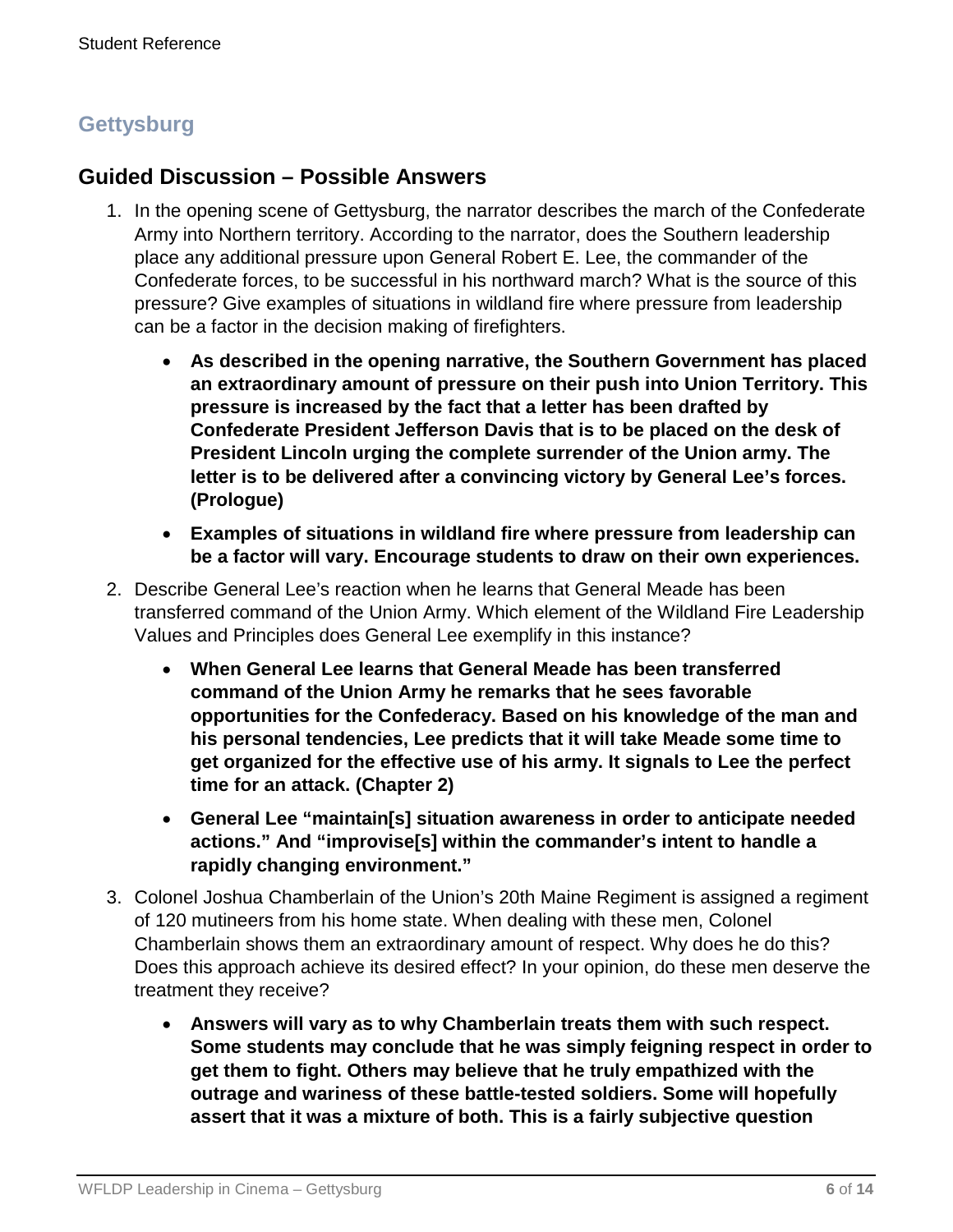**designed to get the students to think as to whether or not they would have handled this situation in the same manner as did Colonel Chamberlain. (Chapter 4)**

- 4. Colonel Chamberlain insists that his brother, who is a Lieutenant and therefore a subordinate, refer to him as "Colonel." Why does he do this?
	- **Colonel Chamberlain insists that his brother act professionally in his presence out of respect for his men (Part of the Wildland Fire Leadership Values and Principles). Touched upon several times in this film is the idea that America is unique and worth preserving because, based on the Constitution, every man is created equal and is judged and treated in a manner befitting his actions, not simply by birthright. Colonel Chamberlain believes so strongly in these ideals that he refuses to let his brother compromise them even in the context of casual conversation. (Chapter 4)**
- 5. There is a scene in the movie when General Buford of the Union Cavalry surveys the land on which the North and the South will do battle. In this scene, General Buford displays impressive situational awareness when describing how he believes the Battle of Gettysburg will play out. His prediction of the outcome is grim at best. How does his demeanor change when he informs his men of the battle plan? What is the purpose of this change?
	- When presenting the battle plan to his officers, General Buford's attitude of helplessness and anger is transformed to one of determination and strength. This change in demeanor may be a conscious effort to maintain the morale of his men. He understands that in order to have any chance of success, the officers and men under his command must believe that the battle is not hopeless. Even when it comes to attitude, a leader must set the example, as Buford demonstrates in this scene. (Chapter 6)
- 6. During the buildup to the Battle of Gettysburg, General Lee asks General Longstreet to maintain a safe position in the back of the field. What is General Longstreet's response to this order? Referencing the Wildland Fire Leadership Values and Principles, which element of integrity does this display in General Longstreet's character?
	- General Longstreet states, "You can't lead from behind." According to the Wildland Fire Leadership Values and Principles, he displays a willingness to experience the same hardships as his men. (Chapter 7)
- 7. On July 1, 1863, the Confederate Infantry attacks General Buford and the Union Cavalry's position at Gettysburg. This offensive is in direct opposition to General Lee's orders to "avoid contact with the enemy" until the Confederate forces have a chance to concentrate near the battlefield. According the Wildland Fire Leadership Values and Principles, who is responsible for this critical error? Why?
	- According to the Wildland Fire Leadership Values and Principles, it can be argued that General Lee is responsible for this premature attack on the Union army. After the attack, General Lee harshly reprimands the Confederate General responsible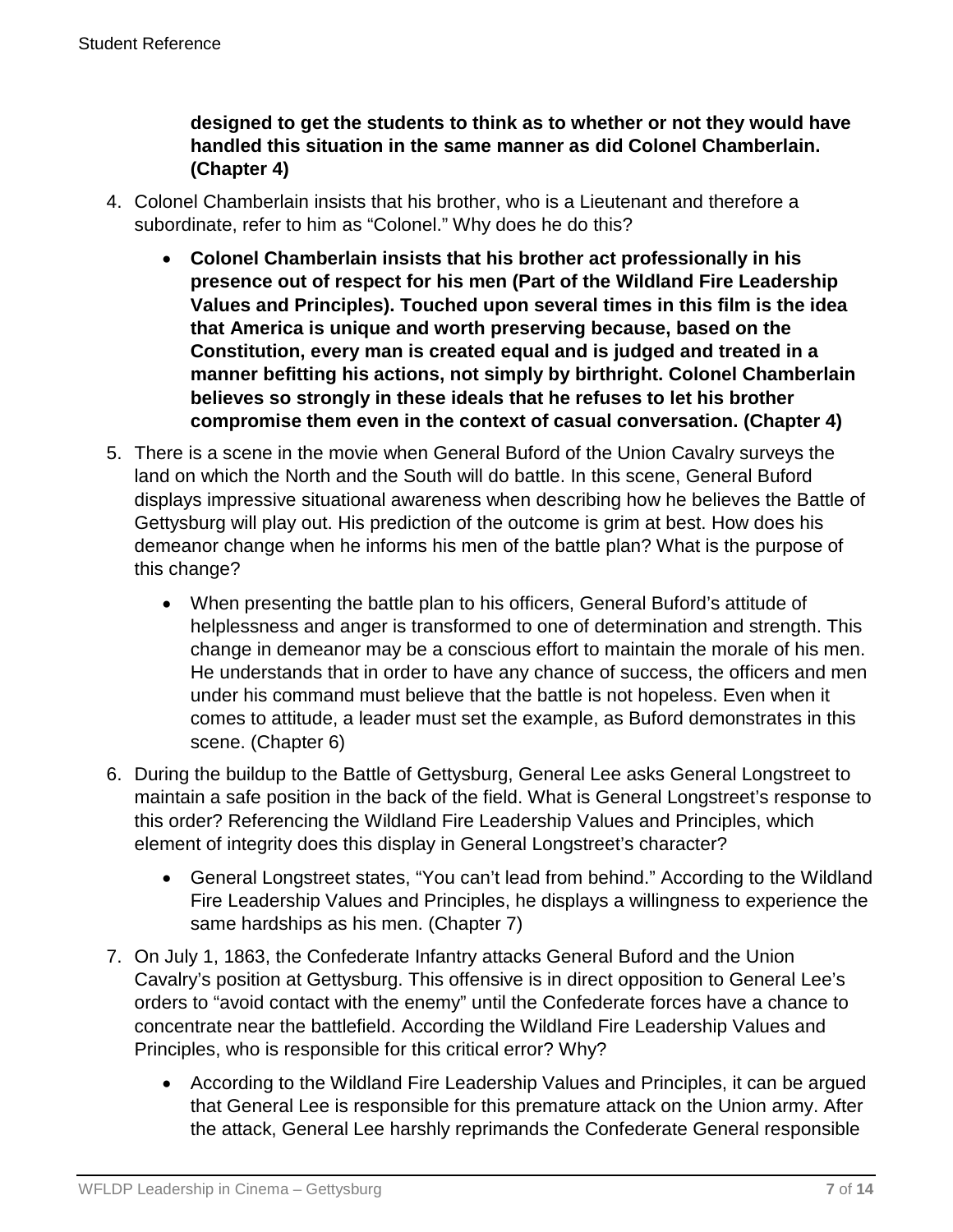(General Heath). While rebuking the general for his actions, General Lee explains to him that he has put the army at a disadvantage because they need more time to get their troops in order. Had General Lee accompanied his original order of "do not attack" with this reasoning and intent, the Confederate General may have been able to make the correct decision under stressful and confusing circumstances. (Chapter 7, Chapter 10)

- 8. When the Confederates appear to have an upper hand in the battle, Confederate General Longstreet suggests to General Lee that pulling back and continuing their march South towards Washington D.C. is the best option. In his argument for this action, he references the Confederate Army's predetermined strategy of a "defensive" style push into Union territory. When General Lee dismisses General Longstreet's suggestion, what is his reasoning?
	- General Lee does not wish to pull his troops back because he believes that their situation has changed and that they now have the Federal Army "on the run." He also states that by pulling back, they will give the enemy the chance to rearm themselves and come back even stronger. In addition, he takes the morale of his troops into account, believing that the men will become disheartened by the retreat. General Lee changes his strategy based on an assessment of the current circumstances of the war. (Chapter 13, Chapter 20)
- 9. Describe the spirit in which the Union Colonel Vincent assigns Colonel Chamberlain the crucial task of holding the far left of the Union line at Little Round Top. How does Chamberlain relate this urgency to his men? Should wildland firefighters ever be placed in a situation similar to this, where they must stand their ground at all costs?
	- The Union General places a lot of pressure on Colonel Chamberlain by explaining to him that he must hold his ground because if he does not, the Confederates will be in a position to attack the rest of the Union Army from the rear. This outcome would no doubt cost the Union forces the battle. Colonel Chamberlain relates this urgency to his men by bringing them all together and giving them a thorough briefing of their situation. He also tells the men, contrary to the beliefs of the superior officers, he believes the brunt of the attack will come up the left flank of Little Round Top. (Chapter 24)
	- No. Fighting in a war and fighting fire are not the same thing. Wildland firefighters should always have the ability to pull back and reassess the situation in order to engage the fire in a safe manner.
- 10.In terms of tactics, what were Colonel Chamberlain and the 20th Maine Regiment forced to do in order to be successful in the fighting on Little Round Top?
	- As wave after wave of Confederate troops stormed up the hill, Colonel Chamberlain and his regiment were forced to change tactics. Most notably, because of a shortage of ammunition, Chamberlain ordered his men to affix bayonets and charge down the hill. Wildland firefighters change tactics all the time in order to meet their objectives. (Chapter 27, Chapter 29)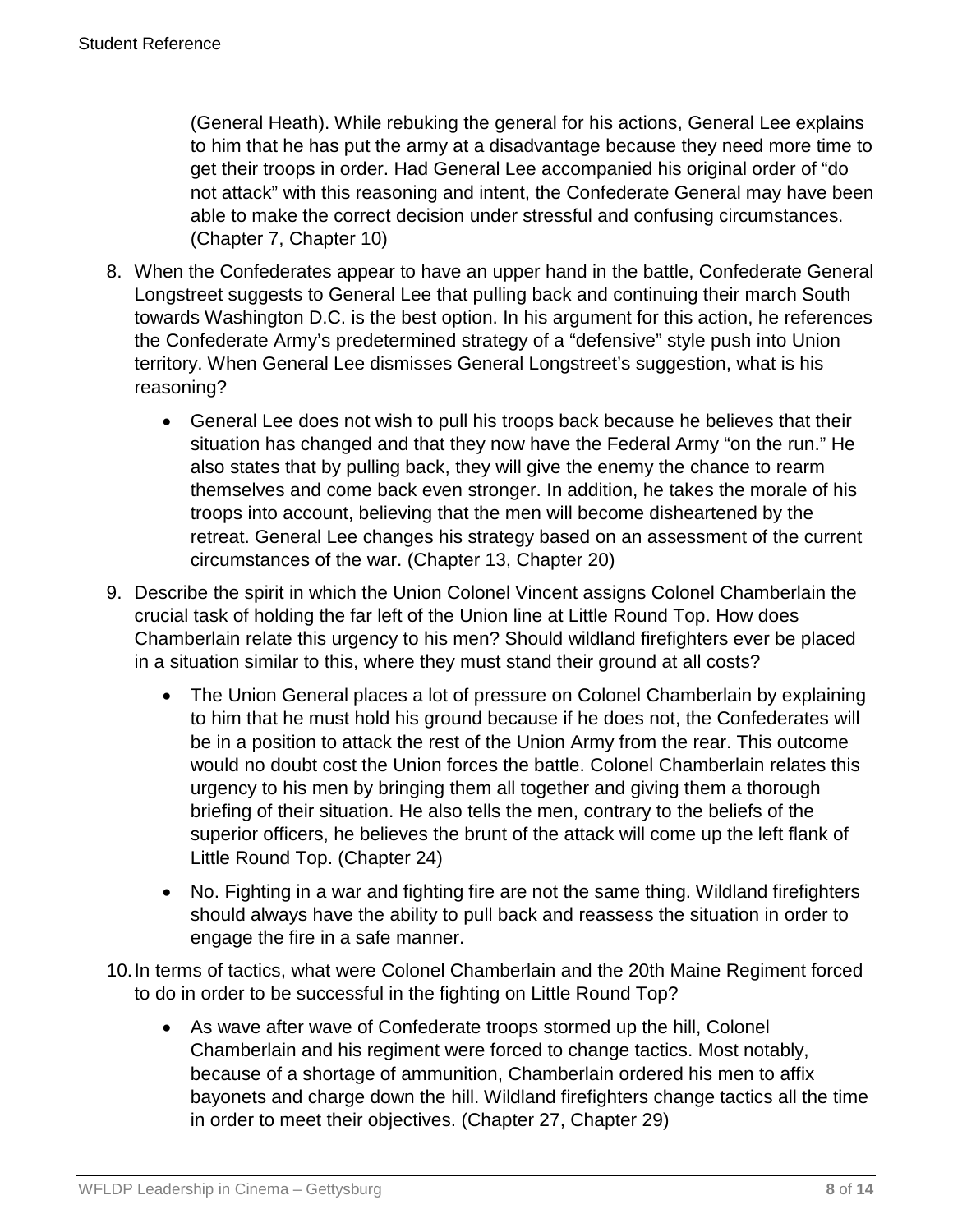- 11.In the film, there are two instances when General Lee must deal with personnel problems within his Army. In the first, an impassioned General Trimble comes to Lee with complaints about the abilities of his superior officer and with a request to be transferred. In the second instance, General Lee reprimands General Stuart of the Confederate Cavalry for his critical failures as the leader of this very important element of the Confederacy's war effort. Compare how Lee handles the reprimand of General Stuart, the Confederate Cavalry General, and the grievance of General Trimble.
	- In the film, General Lee handles each of these two subordinates differently. When General Trimble enters his quarters and begins a tirade regarding the deficiency of his superior officers, Lee allows the emotional complaint to be heard in its entirety. After intently listening and saying almost nothing, he denies Trimble's request to be transferred. Lee does this in a way that shows Trimble he has a great deal of respect for his expertise and skill as a battlefield commander. He understands that he may be able to solve the problem simply by allowing an outlet for Trimble's frustration. Lee's ability to keep an even tone when dealing with the rage of his subordinate played a major role in diffusing a situation that may have become worse. (Chapter 18)
	- General Lee's encounter with General Stuart is markedly different. Lee does not allow Stuart to explain himself and states that there is no time for excuses. He clearly defines his expectation that the cavalry will be the "eyes and ears" of the Confederate Army. Even though his reprimand of Stuart becomes heated at times, he leaves the General with the compliment that he is "one of the best cavalry officers I have every known." His respectful tone and demeanor at the end of the meeting, assures Stuart that he has not lost the trust of his superior officer. (Chapter 34)
- 12.Throughout the film, General Armistead is continuously preoccupied with the well-being of his dear friend General Hancock. Does he ever question his duty as an officer because of this personal conflict? Does this affect his performance as a general? Give an example from the film supporting your opinion.
	- According to the film, the answer to the first two questions are "no." In one scene General Armistead recounts his fond memories of Hancock to General Longstreet. When the question arises as to whether or not he would refrain from fighting against his old friend if they met in a battle, he quickly states, "I can't do that. That wouldn't be right either." Also, in speaking with Colonel Freemantle of the British Army, Armistead shows his pride in Virginia and displays no misgivings about what his army is fighting for. Judging from the film, Armistead's performance as a general is not affected by his close personal relationship with Hancock. He is able to do what is required of him as a leader of the Confederate Army. He is able to put the needs and objectives of the army as a whole above his own personal conflicts. (Chapters 15, 33, 42)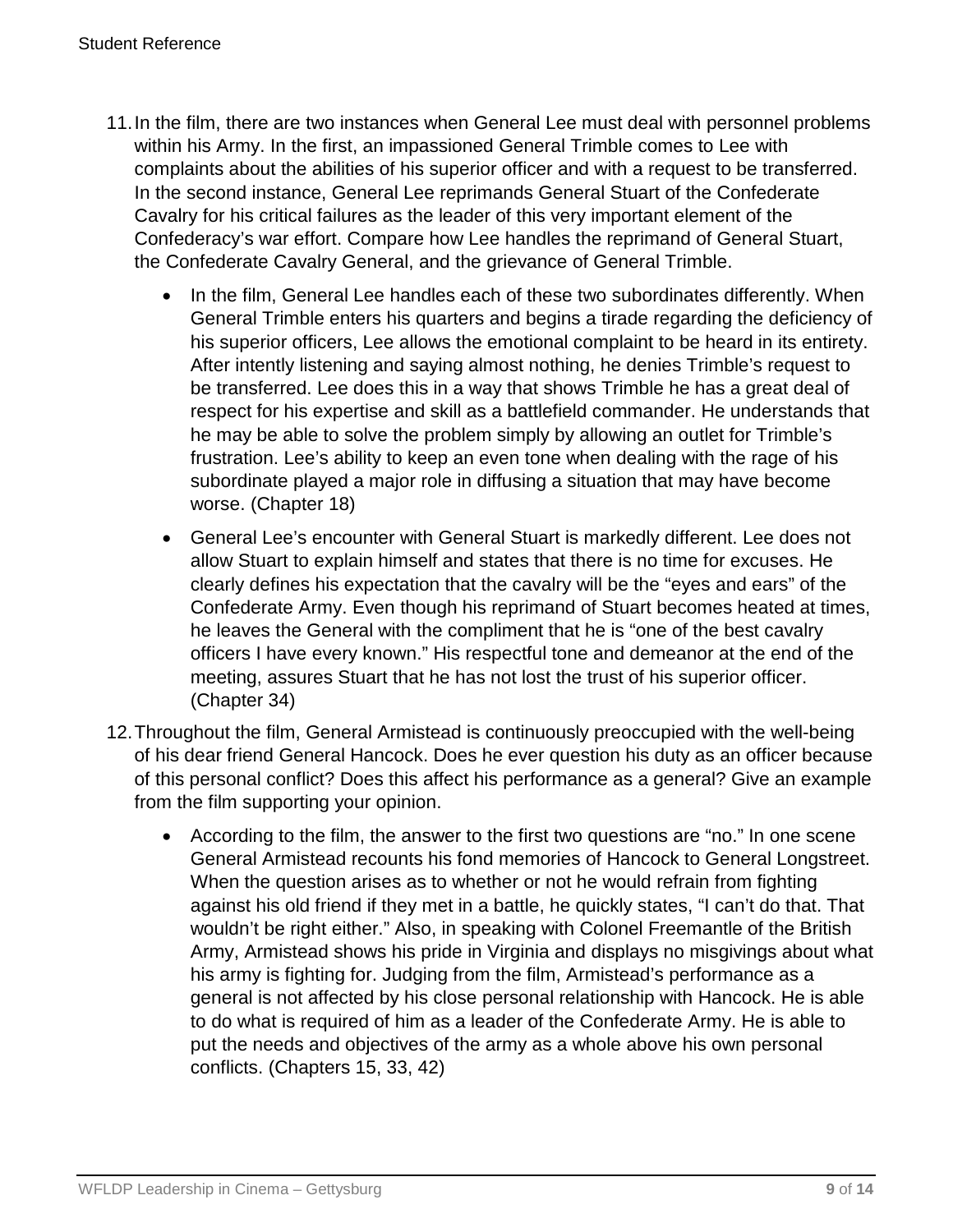- 13.Pickett's charge, although famous, was a catastrophe. Do you think Lee properly evaluated the risk of the charge, or is there something that he could have done better? How do wildland firefighters assess risk?
	- Answers will vary to this question. It could be argued, though, that Lee did not properly assess the risk of the charge. The movie portrays Lee as a man stolidly determined to win the battle. Lee becomes so focused on this goal that he loses a bit of perspective and refuses to listen even to his trusted battlefield generals when they insist the battle cannot be won.
	- Wildland firefighters assess risk using the Risk Management Process that can be found in the Incident Response Pocket Guide. (Situation Awareness, Hazard Assessment, Hazard Control, Decision Point, Evaluate).
- 14.After the Battle of Gettysburg, Lee accepts full responsibility for the defeat. How do his men react to this? By accepting responsibility for the loss, which element of the Wildland Fire Leadership Values and Principles does General Lee exhibit?
	- In this movie, Lee's men do not agree that he was responsible for their defeat. By accepting responsibility for the loss, General Lee exemplifies the element of Integrity by "Seek[ing] responsibility and accept[ing] responsibility for [his] actions."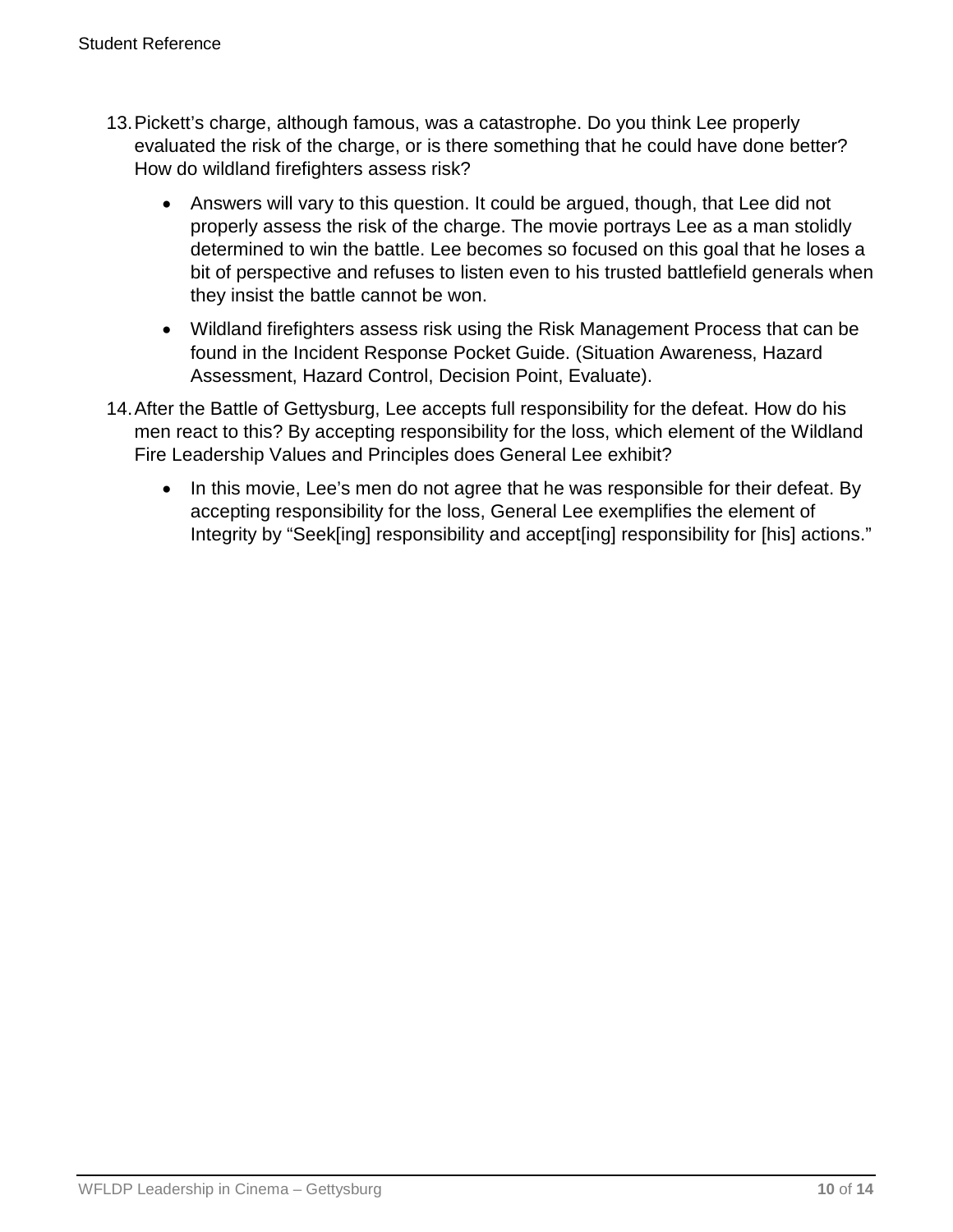#### Be proficient in your job, both technically & as a leader.

- Take charge when in charge.
- Adhere to professional standard operating procedures.
- Develop a plan to accomplish given objectives.

#### Make sound & timely decisions.

- Maintain situation awareness in order to anticipate needed actions.
- Develop contingencies & consider consequences.
- Improvise within the commander's intent to handle a rapidly changing environment.

#### Ensure that tasks are understood, supervised, accomplished.

- Issue clear instructions.
- Observe & assess actions in progress without micro-managing.
- Use positive feedback to modify duties, tasks & assignments when appropriate.

#### Develop your subordinates for the future.

- Clearly state expectations.
- Delegate tasks that you are not required to do personally.
- Consider individual skill levels & developmental needs when assigning tasks.

#### Know your subordinates and look out for their well-being.

- Put the safety of your subordinates above all other objectives.
- Take care of your subordinate's needs.
- Resolve conflicts between individuals on the team.

#### Keep your subordinates informed.

- Provide accurate & timely briefings.
- Give the reason (intent) for assignments & tasks.
- Make yourself available to answer questions at appropriate times.

#### Build the team.

- Conduct frequent debriefings with the team to identify lessons learned.
- Recognize accomplishments & reward them appropriately.
- Apply disciplinary measures equally.

#### Employ your subordinates in accordance with their capabilities.

- Observe human behavior as well as fire behavior.
- Provide early warning to subordinates of tasks they will be responsible for.

- Consider team experience, fatigue & physical limitations when accepting assignments.

#### Know yourself and seek improvement.

- Know the strengths/weaknesses in your character & skill level.
- Ask questions of peers & supervisors.
- Actively listen to feedback from subordinates.

#### Seek responsibility and accept responsibility for your actions.

- Accept full responsibility for & correct poor team performance.
- Credit subordinates for good performance.
- Keep your superiors informed of your actions.

#### Set the example.

- Share the hazards & hardships with your subordinates.
- Don't show discouragement when facing setbacks.
- Choose the difficult right over the easy wrong.





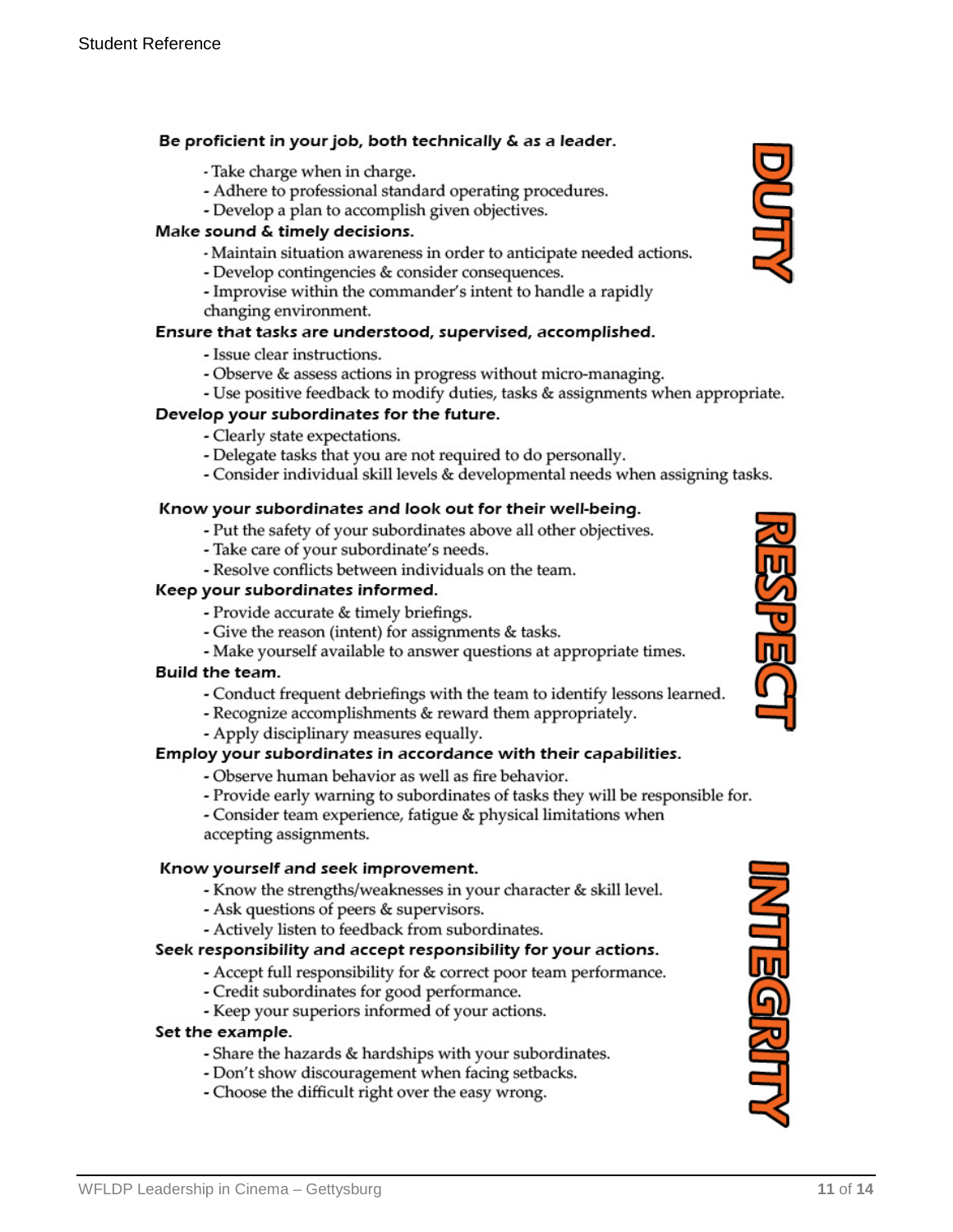# **Gettysburg**

- 1. Document film clips illustrating/violating the Wildland Fire Leadership Values and Principles.
- 2. Discuss leadership lessons learned from the film with group members or mentor.

### **Duty**

- 1. Be proficient in your job, both technically and as a leader.
- 2. Make sound and timely decisions.
- 3. Ensure that tasks are understood, supervised and accomplished.
- 4. Develop your subordinates for the future.

## **Respect**

- 1. Know your subordinates and look out for their well-being.
- 2. Keep your subordinates informed.
- 3. Build the team.
- 4. Employ your subordinates in accordance with their capabilities.

## **Integrity**

- 1. Know yourself and seek improvement.
- 2. Seek responsibility and accept responsibility for your actions.
- 3. Set the example.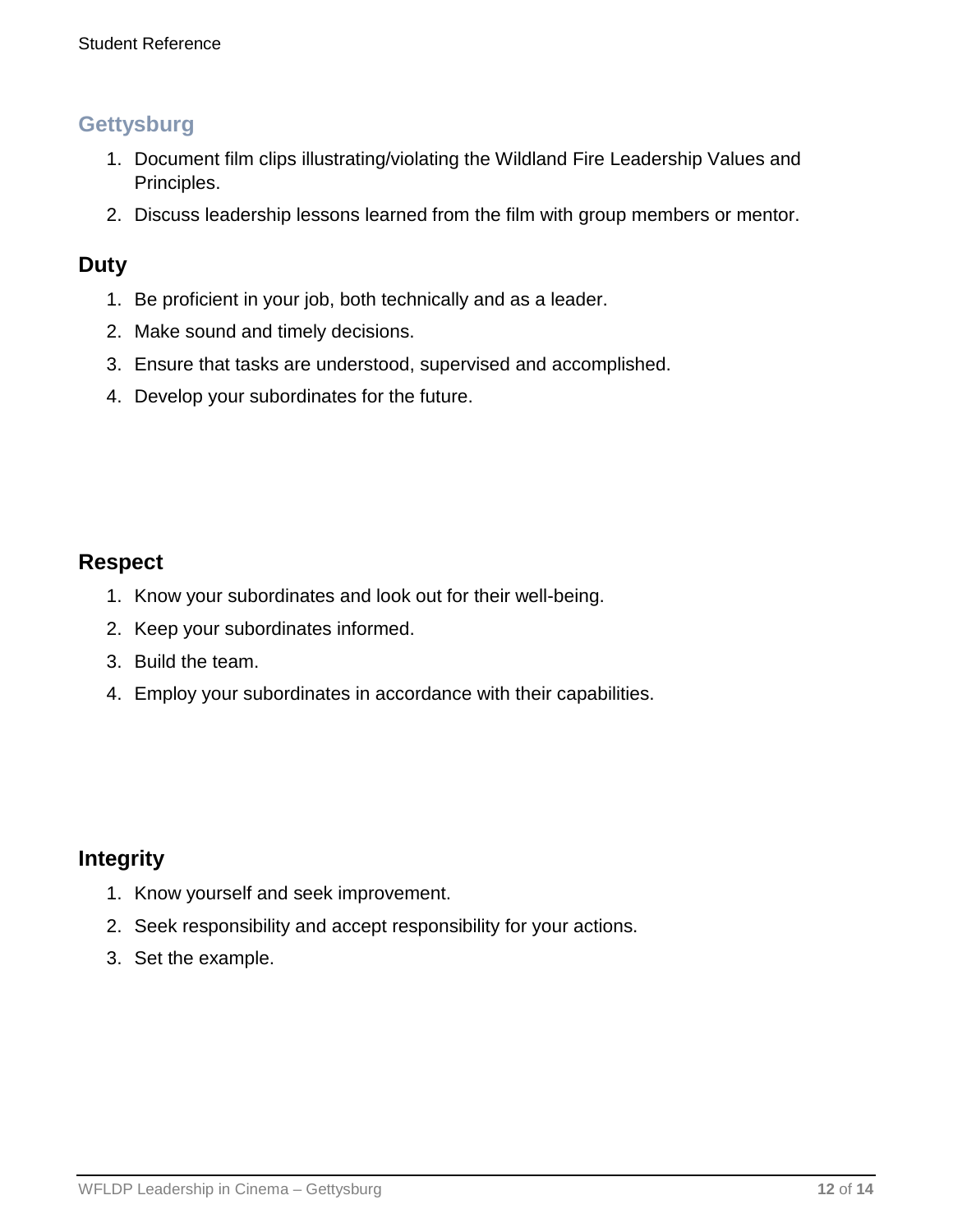# **Gettysburg**

# **Guided Discussion**

- 1. In the opening scene of Gettysburg, the narrator describes the march of the Confederate Army into Northern territory. According to the narrator, does the Southern leadership place any additional pressure upon General Robert E. Lee, the commander of the Confederate forces, to be successful in his northward march? What is the source of this pressure? Give examples of situations in wildland fire where pressure from leadership can be a factor in the decision-making of firefighters.
- 2. Describe General Lee's reaction when he learns that General Meade has been transferred command of the Union Army. Which element of the Wildland Fire Leadership Values and Principles does General Lee exemplify in this instance?
- 3. Colonel Joshua Chamberlain of the Union's 20th Maine Regiment is assigned a regiment of 120 mutineers from his home state. When dealing with these men, Colonel Chamberlain shows them an extraordinary amount of respect. Why does he do this? Does this approach achieve its desired effect? In your opinion, do these men deserve the treatment they receive?
- 4. Colonel Chamberlain insists that his brother, who is a Lieutenant and therefore a subordinate, refer to him as "Colonel." Why does he do this?
- 5. There is a scene in the film when General Buford of the Union Cavalry surveys the land on which the Northern and the Southern armies will do battle. In this scene, General Buford displays impressive situational awareness when describing how he believes the Battle of Gettysburg will play out. His prediction of the outcome is grim at best. How does his demeanor change when he informs his men of the battle plan? What is the purpose of this change?
- 6. During the buildup to the Battle of Gettysburg, General Lee asks General Longstreet to maintain a safe position in the back of the field. What is General Longstreet's response to this order? Referencing the Wildland Fire Leadership Values and Principles, which element of integrity does this display in General Longstreet's character?
- 7. On July 1, 1863, the Confederate Infantry attacks General Buford and the Union Cavalry's position at Gettysburg. This offensive is in direct opposition to General Lee's orders to "avoid contact with the enemy" until the Confederate forces have a chance to concentrate near the battlefield. According the Wildland Fire Leadership Values and Principles, who is responsible for this critical error? Why?
- 8. When the Confederates appear to have an upper hand in the battle, Confederate General Longstreet suggests to General Lee that pulling back and continuing their march South towards Washington D.C. is the best option. In his argument for this action, he references the Confederate Army's predetermined strategy of a "defensive" style push into Union territory. When General Lee dismisses General Longstreet's suggestion, what is his reasoning?